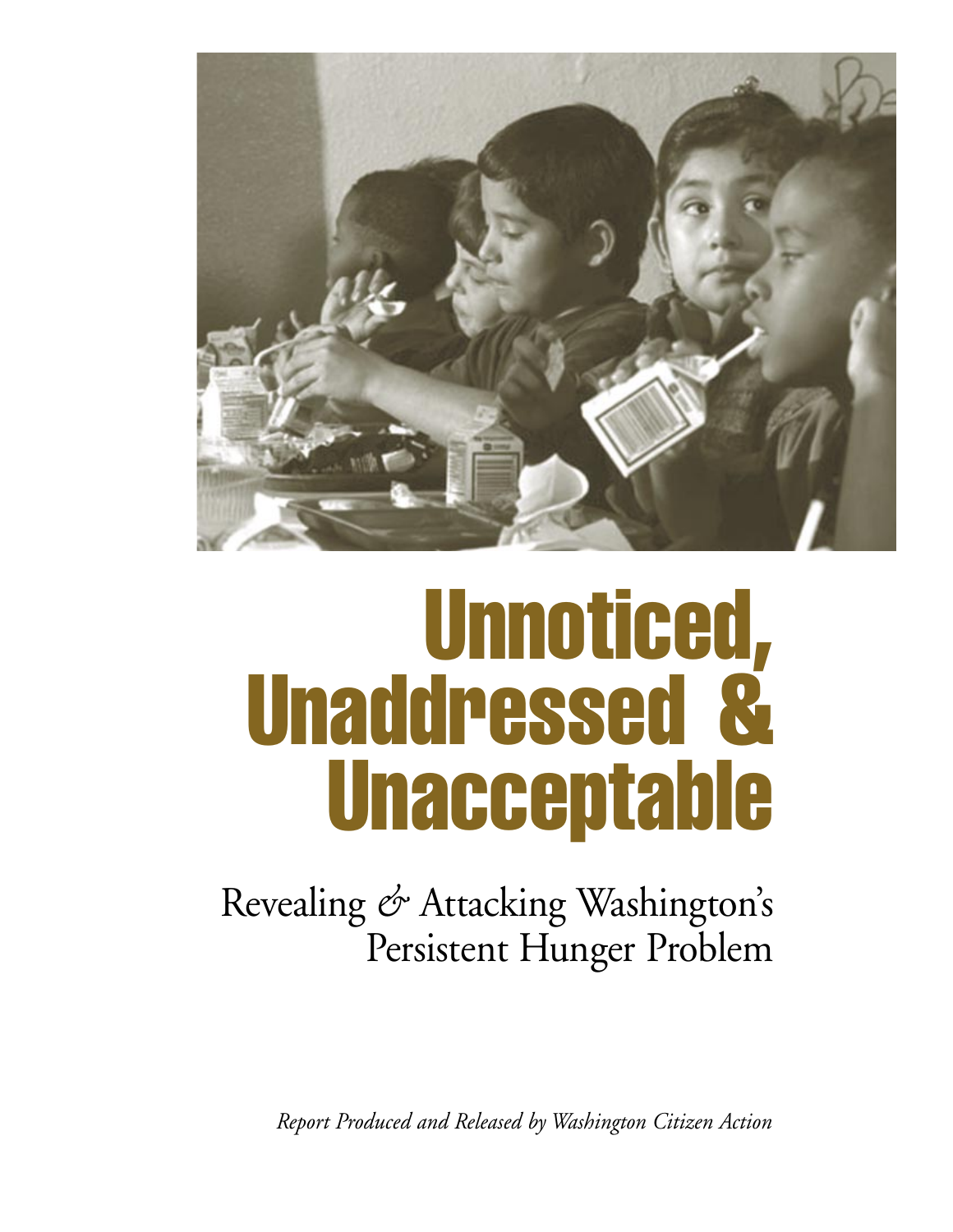## **Acknowledgements**

Thank you to Brett Houghton for her supervision and collaboration on the report, and Aileen Carr, Bill Monto, Bob Cooper, Linda Stone, Dana Warn, Barb Flye, and Tom Vasquez for their editing, and Shawn Connolly and Chesapeake Press for the layout, design, and printing.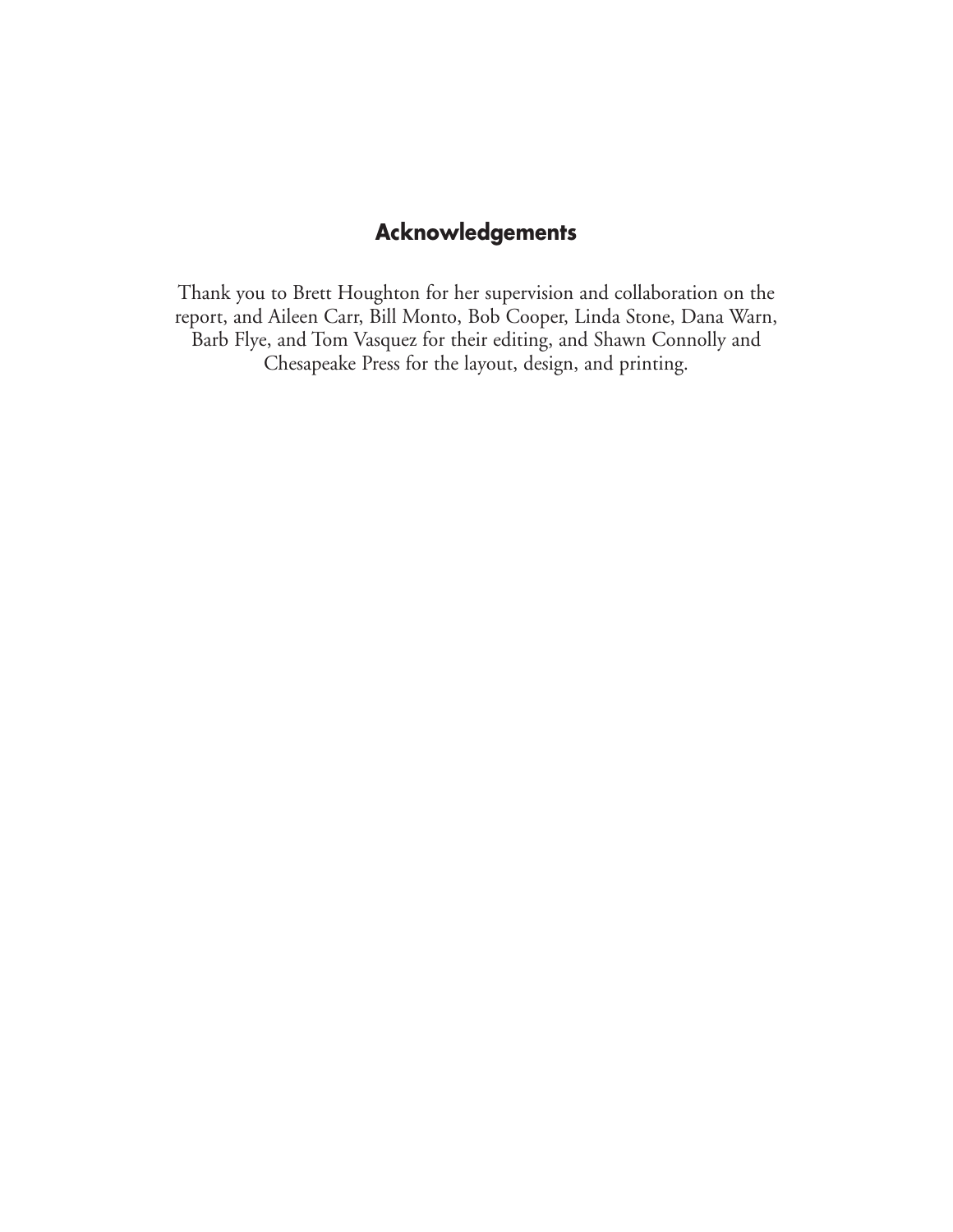# Table of contents

| Food Stamp Program and School Meal programs are the solution page 4 |
|---------------------------------------------------------------------|
|                                                                     |
|                                                                     |
|                                                                     |
|                                                                     |
|                                                                     |
|                                                                     |
|                                                                     |
|                                                                     |
|                                                                     |
|                                                                     |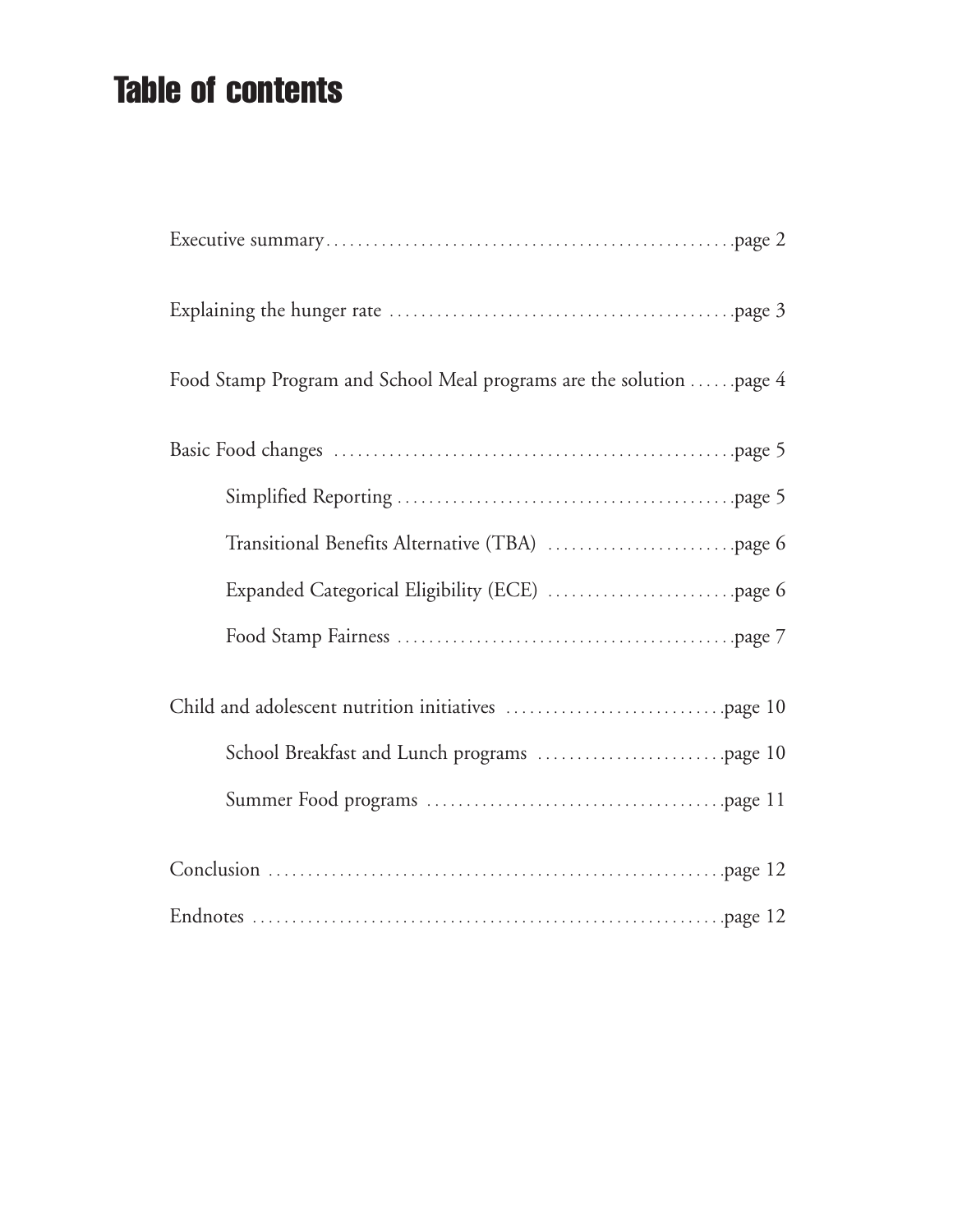# Executive summary

In 2002, 33.6 million people went hungry in the United States.<sup>1</sup> Washington is one of the top five states for the highest hunger rate, and has been for the past eight years. Hunger is widespread and pervasive among working families, but little action is being taken to curb high hunger rates. There are four factors that exacerbate hunger in Washington: unemployment, high healthcare costs, unaffordable rent, and lack of living wage jobs. After paying rent, car insurance, and utilities, many working people have few resources left to buy food. Or when an

*Washington is one of the top five states for the highest hunger rate, and has been for the past eight years.*

unexpected illness, such as cancer, occurs, families suddenly find themselves worrying about paying for both medical bills and groceries.

Food pantries and soup kitchens are doing their best, especially during the holiday season, but they

are simply not enough. They can provide a few meals, but leave families wondering where the next meal will come from. The best solution is to increase food stamp participation and school meal programs. The federal government pays for 100% of the food stamp benefits and 50% of the state's administration costs. Unlike food banks and feeding programs, food stamps stimulate the economy, edging us closer to longterm solutions, and allow families to access

food with dignity. <sup>2</sup> School meal programs are the most effective way to reach children. With all meals paid by the federal government, schools only need to provide the facility.

There are six changes Washington state can easily make to significantly reduce barriers in the Food Stamp Program and to expand school meal programs to reach thousands of hungry children.3

- Implement an automatic five-month receipt of food stamp benefits, (otherwise known as Basic Food) to transition families from cash assistance to work.
- Streamline reporting requirements for eligible families to cut down administration work and reduce error rates.
- Institute Congressional options to increase the value of allowable vehicles and resources for families under 130% the federal poverty level.
- Restore Basic Food eligibility to people who have served drug felony sentences.
- Mandate participation in the federally-funded School Breakfast and Lunch programs in all elementary schools to guarantee every child the right to eat.
- Require schools who have a summer time program and that have 50% or more children eligible for free or reduced-price meals to offer breakfast and/or lunch as an "open site" under the USDA Summer Food Service Program or Seamless Summer Feeding Waiver.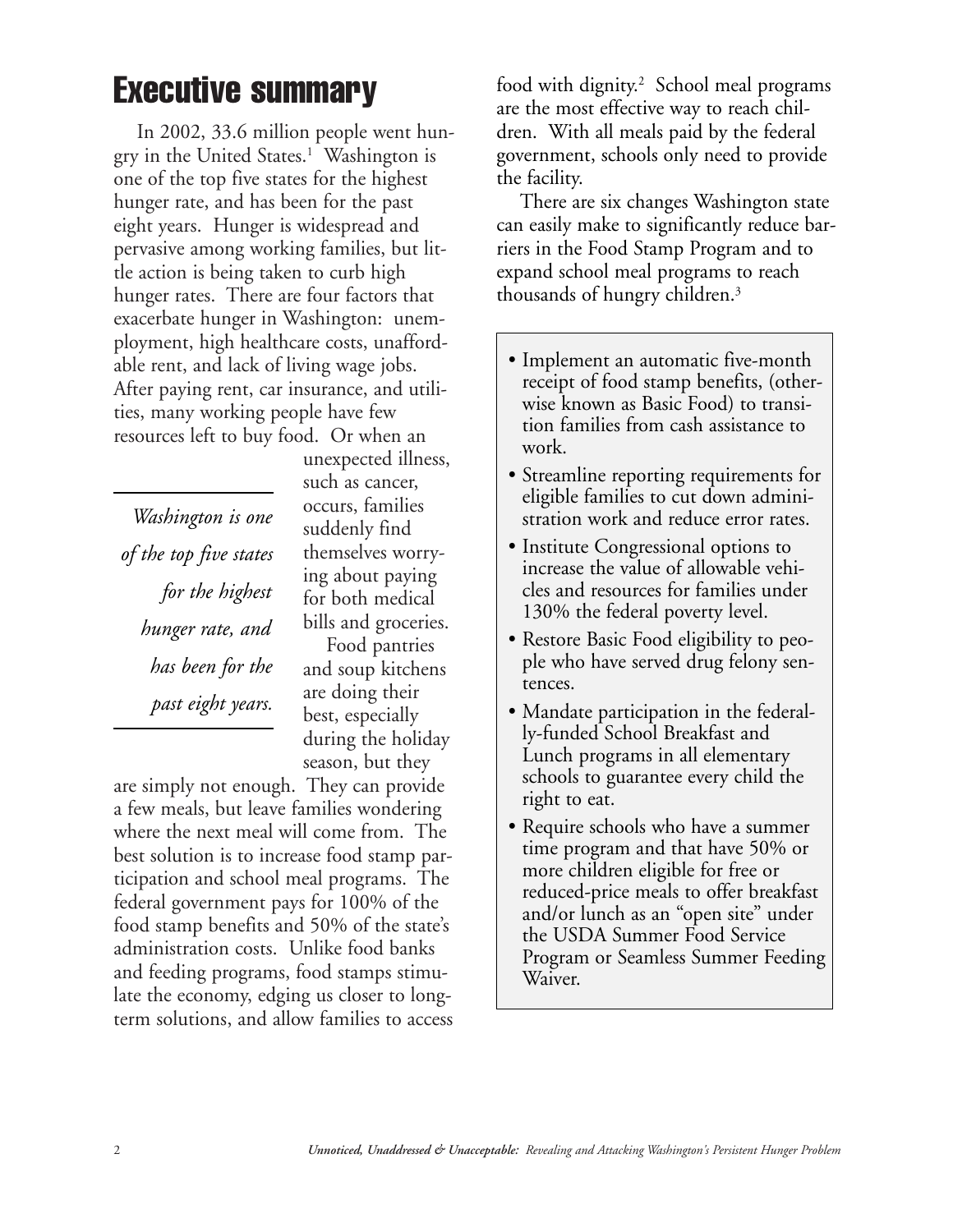Economic stability, living wages, increased subsidized housing, and universal healthcare are long-term solutions, but in the meantime, these short-term solutions will vastly reduce hunger at a minimal cost. Washington has already let families go hungry for too long.

## Explaining the hunger rate

In Washington, more than 100,000 families go hungry each year. <sup>4</sup> A recent study by *ECONorthwest* found that high unemployment, mobility, and housing costs lead to Washington's severe hunger rate, in spite of a per capita income close to the national average.<sup>5</sup> These factors have forced people to reduce their food budgets or buy poor quality food. Persistent food insecurity causes learning barriers for children, lower productivity among adults, higher healthcare costs, and rampant malnutrition. This situation has worsened because of the economic downturns both within the state and across the nation.6

Another reason for hunger in Washington is the low participation in federally funded programs. Only 55-67% of eligible persons in Washington participate in Basic Food, and 241 schools do not offer the School Breakfast Program. If

these programs are not accessible, then their impact is severely diminished. Many people drop out of the Food Stamp Program or do not even apply because of the frequent and tedious amount of paperwork and required office visits during their working hours. There is a clear link between nutrition and academic performance; schools make sure children eat on test days, but with federal funding they can eat everyday. With federal funding, schools can provide meals everyday.

In 2001, 23.3 million people in the U.S. turned to a food bank or charitable food program, and about 40% of those were working families.<sup>7</sup> Food banks, pantries, and feeding programs help alleviate emergency situations, but cannot meet the needs of the entire state of Washington. Conversely, food stamps provide families with healthier foods and bring federal dollars into the local economy, and school meal programs ensure children eat and learn.

*In a recent bipartisan survey by the Alliance to End Hunger, 92.7% of Americans reported that "fighting the hunger problem" was an important issue for the United States.*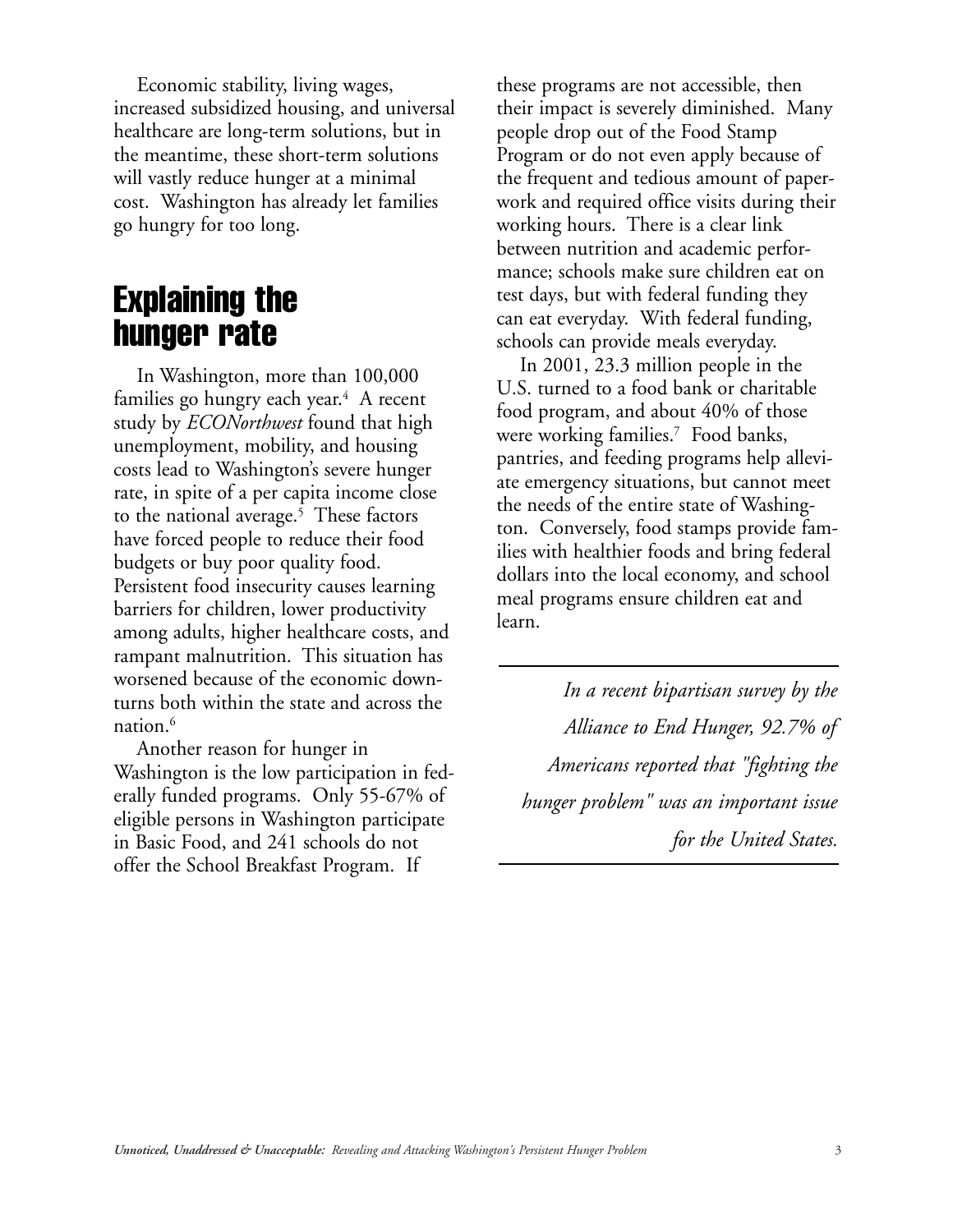## Food Stamp Program and School Meal programs are the solution

Created in 1977 by Senators Bob Dole and George McGovern, the Food Stamp Program is the single most important federal program in the fight against hunger, because of its ability to respond to changing needs: when needs increase or decrease, funds are disbursed accordingly. Unlike food banks and soup kitchens, the Food Stamp Program improves people's access to food and brings federal dollars into the local economy. Millions of federal dollars flow into the state economy if participation rates match the need. Every five additional food stamp dollars creates nearly ten dollars worth of total economic activity. 8

It is logical and economical to reform existing programs with options offered by the 2002 Farm Bill.<sup>9</sup> Food stamps are targeted to those most in need. In fact, more than 90% of benefits go to households with a child, senior, or disabled individual. More than half of the recipients of food stamps are children. The Food Stamp Program experienced a major change with

the introduction of Electronic Benefits Transfer (EBT) cards. Recipients no longer use coupons that can be traded or sold, but can only purchase food products with their EBT cards. Food stamps don't replace family budget cuts, but can support family budgets in time of need. Half of food stamp participants receive benefits for nine months or less. The average participation is less than two years. $10$ 

In addition, food stamps are good for farmers and business, too. The economic stimulus caused by food stamp participation improves the overall economy by supporting local grocery stores and increasing family monthly spending power by up to 45%.11 The Center for Budget and Policy Priorities showed that "without food stamps, some grocery stores in low-income neighborhoods and rural communities would likely go out of business during recessions, causing a further loss of jobs and making food shopping more difficult for all families in the area. $^{512}$  Food stamp benefits significantly reduce the depth and severity of poverty.<sup>13</sup>

When President Bush signed into law the 2002 Farm Bill, it added \$6.4 billion in new funds to improve the Food Stamp

 $\prod_{\text{har}}$ 'm a small business owner of bakery and butcher shops. During the winter months, businesses like mine survive because people who work in the agricultural industry are able to purchase food with their EBT cards. When the crops are harvested, families are able to work and provide for their families. In September, when there is the apple harvest, about one out of 10 families use EBT cards. Now in the winter, seven out 10 use the EBT cards to buy food. People are able to survive with this help from the USDA, and they have a dramatic effect on the businesses in this area.

Yakima Valley has a strong agricultural economy based on apples, grapes, pears, cherries, and hops. Many farmers are struggling because the larger farms are heavily subsidized by the government, and are the only ones who can survive the poor economy. Farms aren't able to employ workers during the off season, so thousands of workers lose their jobs during the winter. There are few jobs available in other industries like packing. People try to save their money during the harvest season, but the savings cannot last throughout the winter season since they have to pay for rent, bills, and medical care. It is not until the trees have to be pruned and the asparagus crops are ready in March that farm workers start getting their jobs back. We survive because our customers are able to buy foods with EBT cards.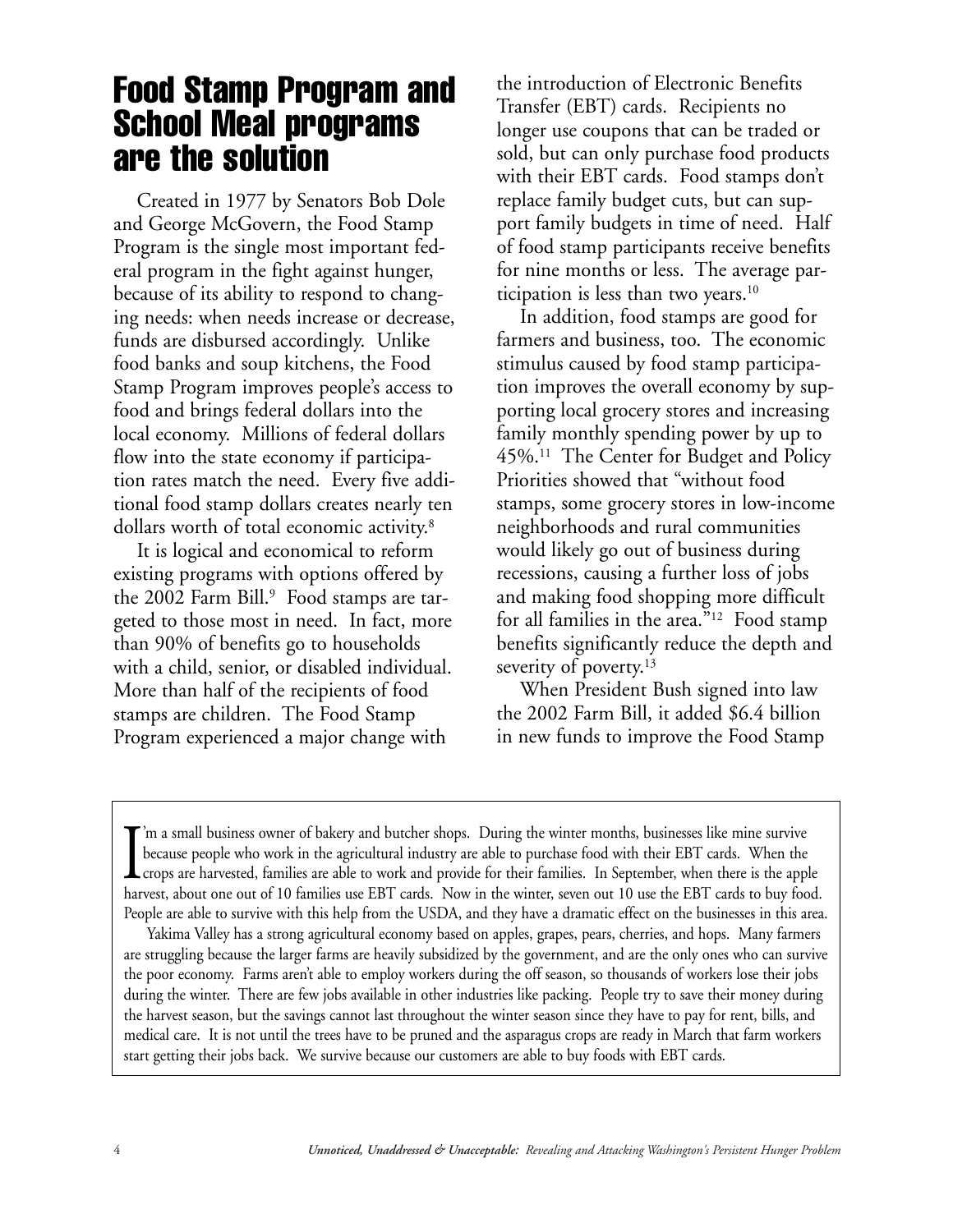Program and other nutrition programs through enhancements and simplifications. Individual states can adopt new provisions that improve access and benefits. The Food Stamp Program statutes and regulations allow individual states to meet the nutritional needs of low-income people and improve their programs through several options. Washington has yet to implement any significant Farm Bill state options. Now is the time to act for hungry families.

There are six changes that would decrease hunger in Washington. Four of these directly increase participation of the Food Stamp Program: simplified reporting, transitional benefits, categorical eligibility, and opting out of the federal exclusion of people with former drug felony convictions. The other two would mandate School Breakfast and Lunch programs in every elementary school and open Summer Food Program sites to all children in the area.

# Basic Food changes

## **Simplified Reporting**

**Simplified Reporting** will decrease hunger by eliminating frequent reporting requirements that deter people from Basic Food. Working people are unable to keep up with the reporting demands and face barriers due to lack of transportation, work hour conflicts, or overwhelming paperwork. Workers often cite frequent interviews as a reason for leaving the Food Stamp Program even though they are still eligible, because it is difficult to take time off of work.<sup>14</sup> A study commissioned by USDA estimated that each reapplication

takes an average of two trips to the office and five hours.15 With Simplified Reporting people can report minor income changes every six months, rather than more frequently. The increased participation costs are offset by the streamlined recertification process that eases administration and paperwork costs and reduces errors.

#### **The benefits of Simplified Reporting:**

- Increases federal dollars by freezing a family's benefit for six months and responds only to changes that increase benefits.
- Reduces administrative burdens and costs. Families do not have to fill out excessive amount of reports and, as a result, workers do not process an overwhelming amount of paperwork.
- Decreases errors for both families and DSHS. Since the federal government applies penalties to states with higher error rates, it is in the best interest of Washington to reduce reporting mistakes caused from frequent re-certifications.

Currently the Department of Social and Health Services (DSHS) of Washington is working toward an integrated Simplified Reporting that combines the set requirements for cash, medical, and food benefits into one application. Families would fulfill the eligibility requirements for only the program with the strictest requirements. The effects of Simplified Reporting are less paperwork, significant administrative savings, and low error rates.<sup>16</sup> DSHS currently plans to implement Simplified Reporting in October 2004. It is critical that this date not be further postponed as it has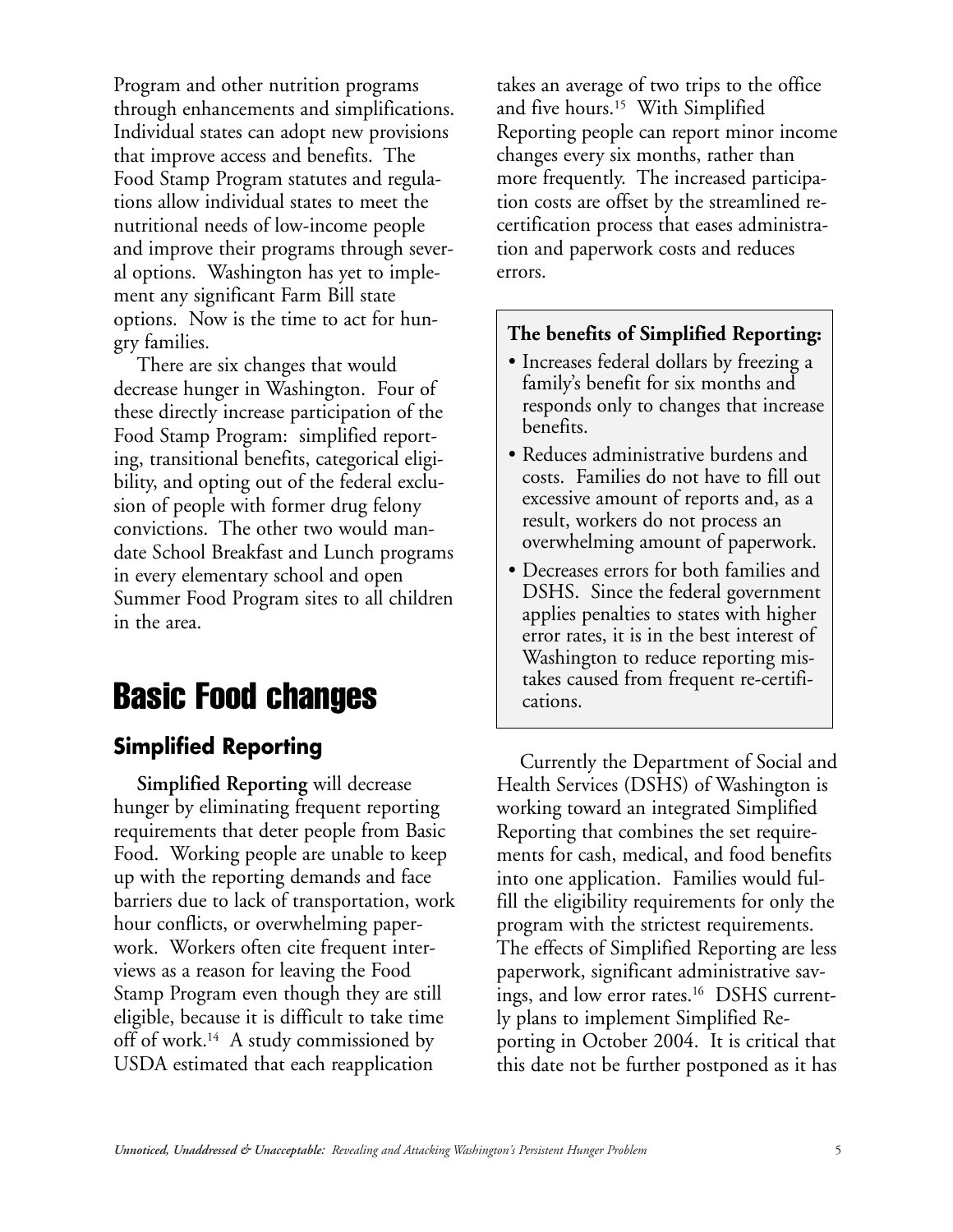been numerous times since Congress made simplified reporting a state option in 2002. Washington state must support this move through a state mandate to ensure that hungry families access food today.

#### **Transitional Benefits Alternative (TBA)**

**Transitional Benefits Alternative (TBA)** grants Basic Food benefits for five months to families leaving Temporary Assistance for Needy Families (TANF). Food stamps serve as a work support when people transition from TANF to work, and enable them to focus on their jobs. Eric M. Bost, President Bush's Undersecretary of Agriculture for Food, Nutrition, and Consumer Services, argues for TBA: "The reasons are easy to understand — if you are worried about your family's next meal, it is hard to focus on your future." Families are often unaware of their food stamp eligibility, which lead to erroneous reductions or terminations of food stamp benefits. Consequently, Washington should take steps to provide this crucial work support.

Six states have adopted Transitional Benefits and four more are extending their certification periods.17 On average only 35.6% of families leaving TANF continue to receive Basic Food; food stamps keep families off of cash welfare.<sup>18</sup>

#### **There are several benefits for implementing TBA:**

- Newly employed workers will not have to take the time to go through the re-determination of Basic Food while starting a new job.
- Families are able to stabilize before a new level of assistance is set.
- TBA reduces TANF caseloads.

### **Expanded Categorical Eligibility (ECE)**

**Expanded Categorical Eligibility (ECE)** simplifies eligibility requirements by eliminating asset valuation and resource tests. Households that receive a TANF or Maintenance of Effort funded benefit are automatically eligible for food stamps. Instead of waiting for families to become completely destitute, ECE helps alleviate hunger so families can continue to work and go to school.

Having a reliable source of transportation is a major barrier for families seeking Basic Food. Having access to a car enables people to be food secure even more so than proximity to a supermarket.<sup>19</sup> Vehicle exemption is only one of the benefits of ECE.

#### **Other benefits to families from ECE include:**

- Owning a car which helps them seek and maintain jobs, and to access grocery stores;
- Building their assets to work toward economic stability and independence;
- Stabilizing before they lose all financial resources and reaching a more severe level of poverty; and
- Keeping homes and having the ability to pay for other basic needs, such as healthcare.

DSHS has announced plans to allow families to own a car over the current limit of \$4,650. The implementation of ECE, however, has been continually postponed. Making this change in eligibility will have a significant impact on food stamp participation rates and help bring in more federal dollars into the state. From March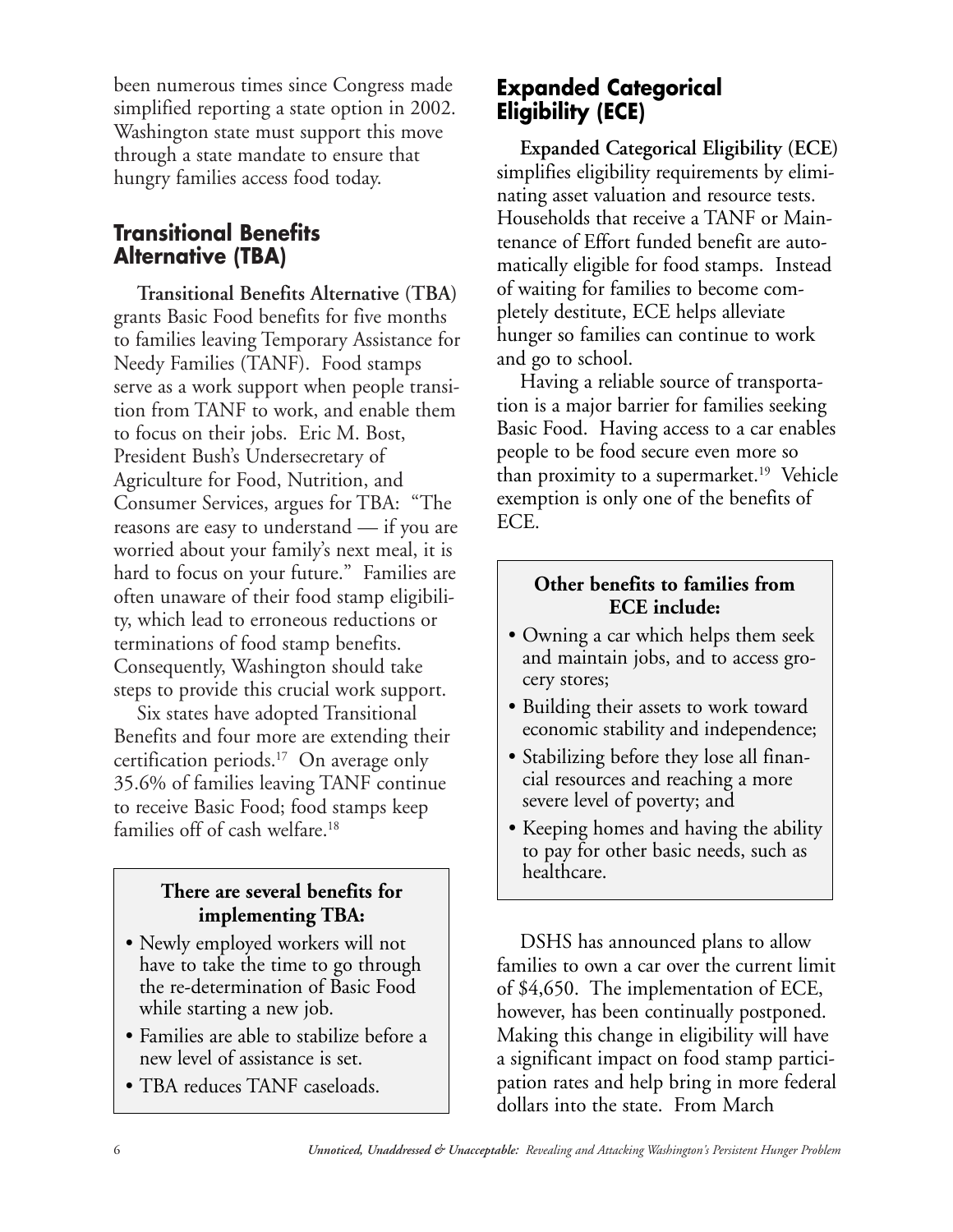

*Rita Anderson, Ph D, former University of Washington professor and executive director and board president of North Helpline Food Bank, works with manager Gayle Munns. Seattle, WA*

#### **Rita:**

We are part of the community and have to take responsibility for other<br>members. Our community can provide food. Those who have more<br>food for people in crisis and transition, but it is not enough. People need to get members. Our community can provide food. Those who have more have more responsibility. At the food bank we provide emergency access to more involved with the community and know that until there are systemic changes in health care and employment, hunger will continue to persist. When people aren't making enough, people have to make tough choices, and food is often the first to go.

People want to be able to feed themselves and provide for their families; they don't want to come if they don't have to. It's the same story: they had jobs; they got laid off. There is a shortage of jobs. We had a client who was brilliant and had been working at a dot com making a high salary. And when he got laid off, he came to the food bank because he didn't have enough money to eat. He's one of the lucky ones, now he has a job, but there was a time when he was going hungry because of the current economy.

#### **Gayle:**

Munns. Seattle, WA<br>
diverse, young, old, disabled, working — most of them are educated. There's a fear that people are always coming<br>
diverse, young, old, disabled, working — most of them are educated. There's a fear that care or housing costs. We help people save on their food bills and prevent them from being evicted or doing without other necessities. The clients are

back to the food bank, but it is not something we found to be a problem. Families are working hard, yet after paying for housing, utilities, and medical bills, they don't have enough to adequately feed their families. When there are job losses or sudden car repairs, your budgets get considerably reduced in other areas, and food is usually what goes to the bottom of the list. Everything is related, it's a domino effect. Food shouldn't be a choice

through July 2002, about 93 cases were closed each month, and 343 cases were denied based on the resource limit. Since ECE applies only to people receiving Basic Food, there would be minimal state costs. Washington can only benefit with improved eligibility requirements.

#### **Food Stamp Fairness**

**Food Stamp Fairness** enables people who have completed their sentence on a drug felony conviction to end the cycle of poverty and drugs. They already face difficulty obtaining employment, financial aid for higher education, and social assistance. Hunger is just one more obstacle for people with former drug felony convictions. These barriers are particularly pronounced for people of color, because of racial disparities in drug arrests and convictions.20 Opting out of the lifetime federal ban on people with former drug felony convictions from food assistance is an initial step toward establishing more effective ways of reducing poverty and drug abuse.

The Personal Responsibility and Work Opportunity Reconciliation Act (PRWO-RA) of 1996 gave states the option to lift the lifetime ban from food stamps on people convicted of a drug-related felony after August 22, 1996. Currently, 11 states and the District of Columbia have rejected the lifetime ban.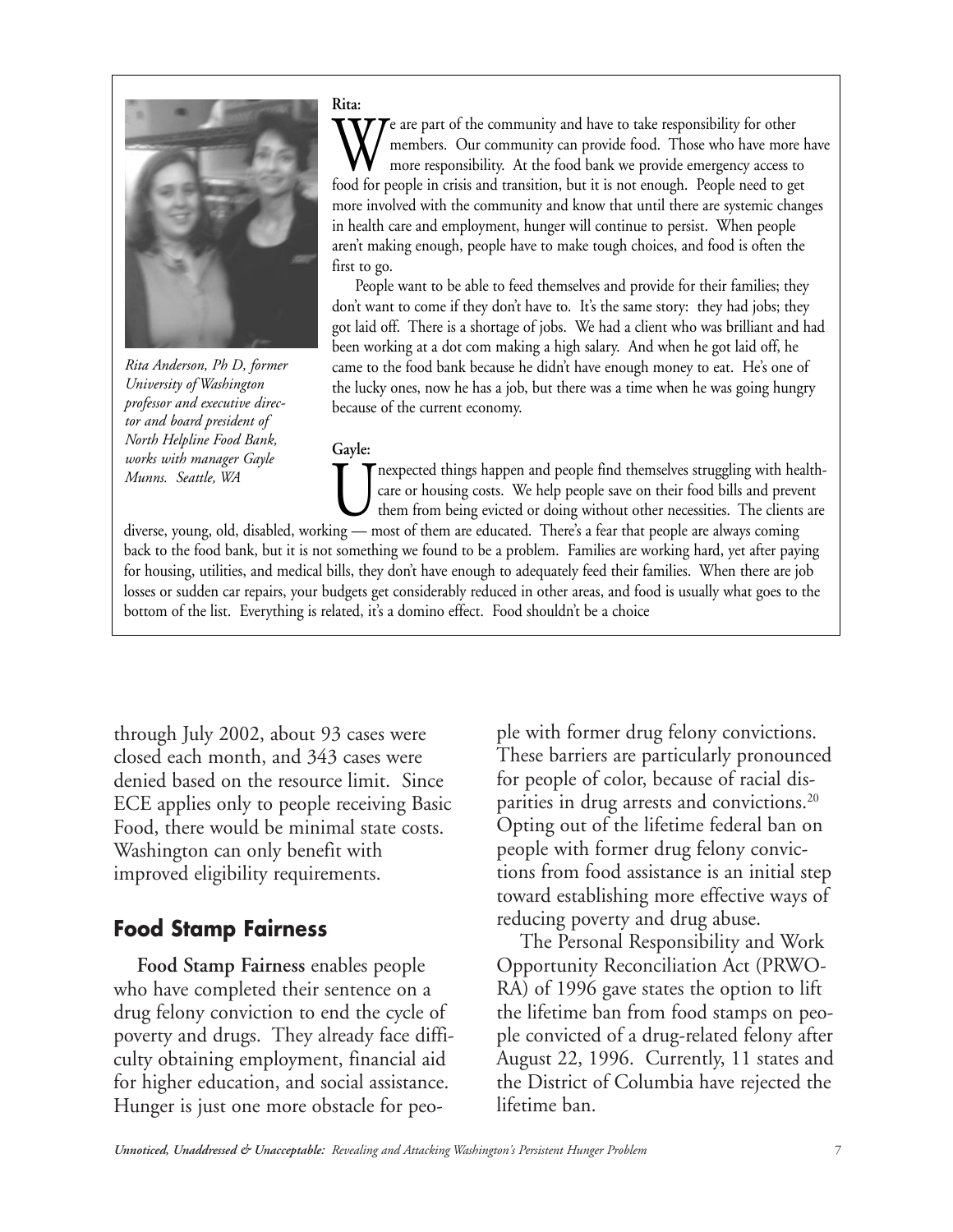

*Tanner Houghton lives in Auburn and understands the economic impact of Food stamps on business.*

I have been working at Safeway. I have seen a lot of families who use EBT card to get their minimal nutritional needs with help from the Food Stamp Program From the grocer's perspective, food stamps drive business and help have been in the grocery business for 15 years. For the past six and a half years, I have been working at Safeway. I have seen a lot of families who use EBT cards to get their minimal nutritional needs with help from the Food Stamp Program. themselves. In the beginning of the month, we see many families who use food stamps because they've often gone hungry at the end of the month when they run out of their rations. They can't buy produce because it is extremely perishable, and it is difficult for families to get to the grocery store. Since families are disqualified for owning a car worth more than \$4,650, they have to rely on public transportation. Most of them have to take a taxi because they have too many groceries to carry on a bus. If they have a reliable source of transportation, then they get disqualified from food stamps. It is unfortunate, because they could be using that taxi money for a car to also help them get to jobs or get more nutritional food.

There is a direct link to the amount of business we get and employment. In low-income areas both families and businesses survive with the money generated from food stamps. At the beginning of the month, when families with food stamps generally come to buy food, \$35,000 is generated at my store alone in one week

from the EBT cards alone. This economic stimulus is important because the shifts given to the employees are in direct proportion to the amount of business we get. Since many families on the Food Stamp Program come at the beginning of the month, the employees are allotted a higher number of working hours. As families run out of money on their EBT cards, we are given less work. Workers can go from 28 to 18 hours a week. We have families and kids too. It's cyclical and competing with other businesses makes it even more crucial for federally funded dollars to come into our grocery store. Food stamps and other welfare services drive businesses in areas like Auburn.

#### **People with former drug felony convictions can only be eligible for Basic Food if they:**

- were convicted only of possession or use of any illegal drug;
- were not convicted of a drug-related felony within three years of the most recent conviction;
- were assessed as chemically dependent by a program certified by the division of alcohol and substance abuse (DASA); and
- are taking part in or have completed a rehabilitation plan consisting of chemical dependency treatment and job services.<sup>21</sup>

These requirements exclude a large segment of people with former drug felony

*The Center on Hunger and Poverty states that, "Black and Hispanic households had food insecurity and hunger rates that were nearly three times those of white (non-Hispanic) households."*

convictions. For example, job commitments, lack of transportation, or their inability to eat, and therefore, function can limit their ability to participate in treatment. There are insufficient resources for DASA certified programs to allow people to enroll, and, as a consequence, few are able to become eligible for food stamps.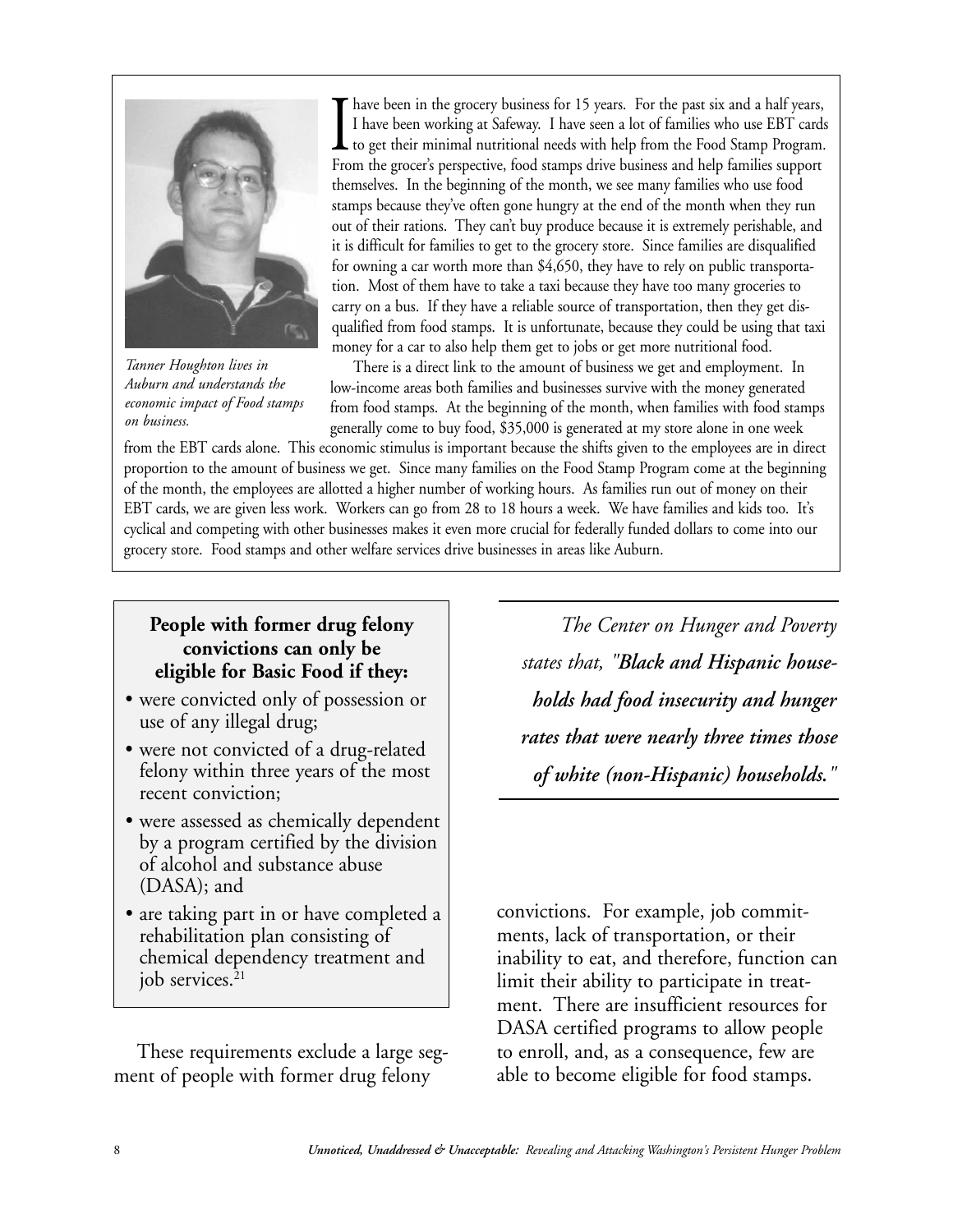#### **Todd:**

felony and as a result don't qualify for food stamps.<br>
food. If she doesn't provide my food, I go hungry.<br>
Combined Assistance Program) because I have a felony. 'm 33 and I have a mental illness. I've been fighting an addiction half of my life. I was convicted of a drug related felony and as a result don't qualify for food stamps. This puts a burden on my mom because she has to buy my food. If she doesn't provide my food, I go hungry. I applied, but don't qualify for WASHCAP (Washington State

#### **(Due to memory problems and mental illness, Todd's mother, Andrea Bozick, speaks for him):**

Ten years ago Todd was diagnosed with paranoid schizophrenia. His drug use stemmed from his inability to deal with his disease. Todd got his original conviction in 2000. He has to pay fines for being in a jail from his small social security income. He only gets \$450 a month. You can't live on \$450 without someone supplementing you. Back in the mid 1990s he got \$60 to \$70 dollars a month for food, but in 1996 he lost that benefit. His rent is over \$300 and the energy bills can get really high, especially during the winter. In order to be eligible for food stamps, he must take part in a rehabilitation program that consists of both drug dependency and job services. He is only capable of two to three hours of work before he starts having episodes, regresses, and has meltdowns — that is why he is on SSI. I just hope he is able to be self-sufficient before I am no longer here to take care of him.

People leaving prison have already served their time.

#### **Opting out of the federal ban:**

- Reduces recidivism. If you are hungry and socially ostracized, placing more barriers in the way of independence does not break the cycle of poverty and drug use.
- Decreases state costs in foster care, criminal justice, and public health.
- Increases food stamp participation and therefore generates \$26 million in yearly economic activity in Washington state, with insignificant state expenditures.
- Helps families stay together and decreases negative impacts on children of former felons.
- Confronts the disproportionate impact on people of color.

The federal exclusion of people with former drug felony convictions disproportionately affects people of color. Most current illicit drug users in Washington are white, and constitute 72% of all drug users. African Americans make up 15% and Hispanics, 10%. Yet, 36.8% of those arrested for drug violations are African American.22 African Americans comprise almost 58% of those in Washington state prisons for drug felonies; Hispanics account for 20.7%.23 These outcomes in conjunction with higher hunger rates among minority groups raise questions about the racially disproportionate outcomes. The Center on Hunger and Poverty states that, "Black and Hispanic households had food insecurity and hunger rates that were nearly three times those of white (non-Hispanic) households.<sup>24</sup> Poverty, discrimination, and unemployment all converge to produce a situation where hunger is worsened by restrictive drug policies. If people are expected to lift themselves out of poverty, then we must work to reduce barriers rather than impose them.

The impact of the federal exclusion is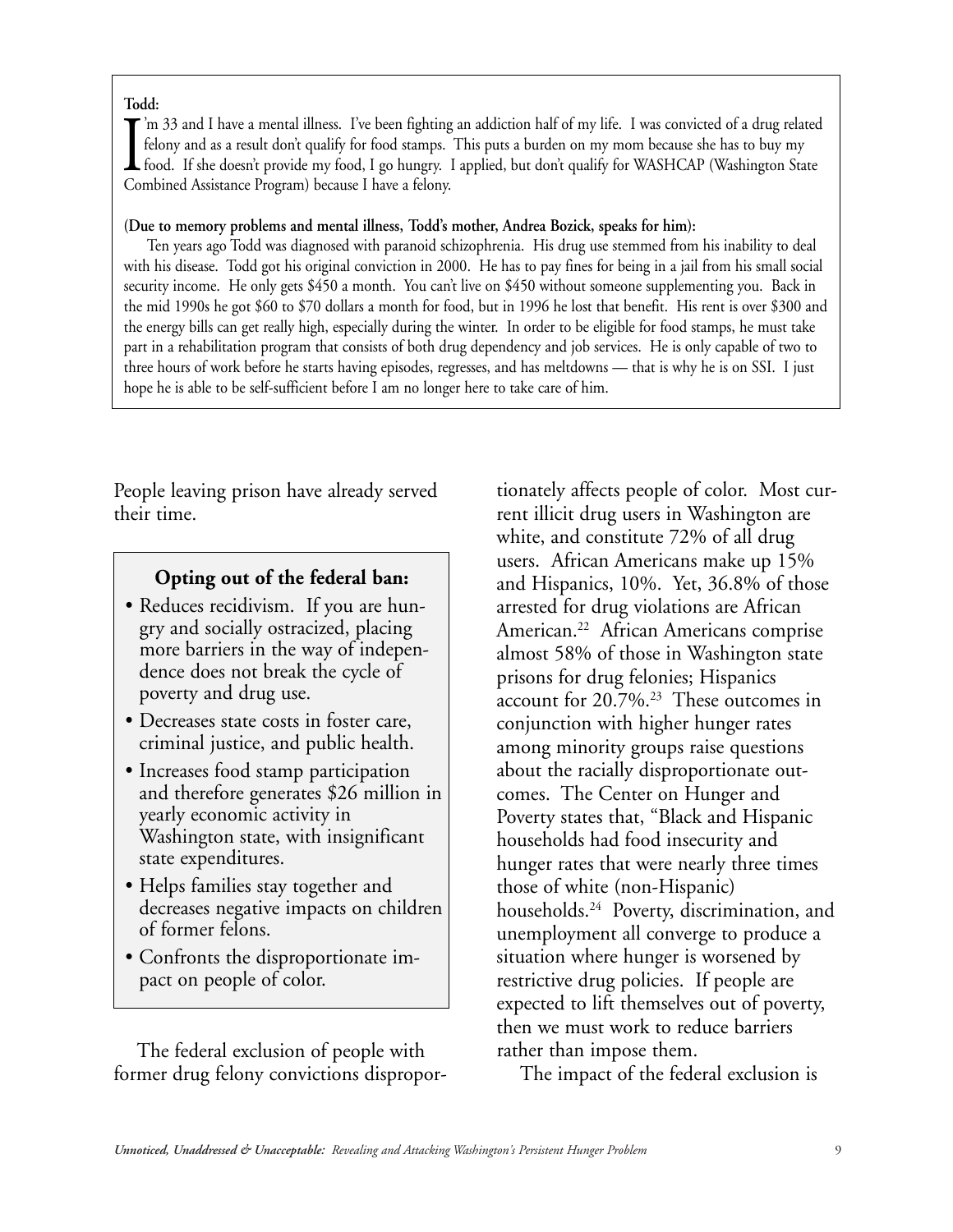broad and serious. DSHS denies an average of 269 clients each month due to a conviction for drug-related felony. Lifting this ban will decrease racial disparities, recidivism, and hunger rates.

# Child and adolescent nutrition initiatives

School Breakfast, Lunch, and Summer Food programs provide meals to hungry children and improve academic performance. There are many long-term health benefits for improving children's nutrition. Preschool and school-aged children who experience severe hunger have higher levels of chronic illness, anxiety and depression, and behavior problems than children with no hunger. <sup>25</sup> In addition, children not living in homes where food is readily available are 200% more likely to report having fair or poor health, 66% more at risk for iron deficiency anemia,<sup>26</sup> and 37% more likely to have been hospitalized since birth.<sup>27</sup>

#### **Breakfast, Lunch, and Summer Food programs benefits::**

- Child nutrition programs boost local economies by purchasing locally and employing community residents.
- Thousands of kids eat with federal funds.
- Meals help kids learn. Schools already make sure kids eat on test days, demonstrating the link between food and academic performance.
- Summer meals ensure that kids stay fed and healthy all summer and are ready to learn in the fall.

Studies published by the Food Research and Action Center prove that breakfast and lunch have a significant impact on a child's ability to perform well in school.

#### **Breakfast and lunch have a significant impact on a child's ability to perform well in school:**

- Schools that serve breakfast to all students in the classroom show increases in standardized test scores.<sup>28</sup>
- Children who skip breakfast are less able to distinguish among similar images, show increased errors, and have slower memory recall.<sup>29</sup>
- Hungry children have lower math scores and are more likely to repeat a grade.30
- A healthy eating environment teaches children good nutrition and the elements of a proper diet, which can have positive effects on children's eating habits and physical well-being throughout life. $31$
- Properly nourished children actively participate in the education experience, which benefits them, their fellow students, and the entire school community. 32
- Behavioral, emotional and academic problems are more prevalent among hungry children.<sup>33</sup>
- Hungry children are more likely to be hyperactive, absent, and tardy. 34

## **School Breakfast and Lunch programs**

Twenty states have stronger breakfast policies than WA.35 There is no reason why children should go hungry when federal reimbursement is available. The state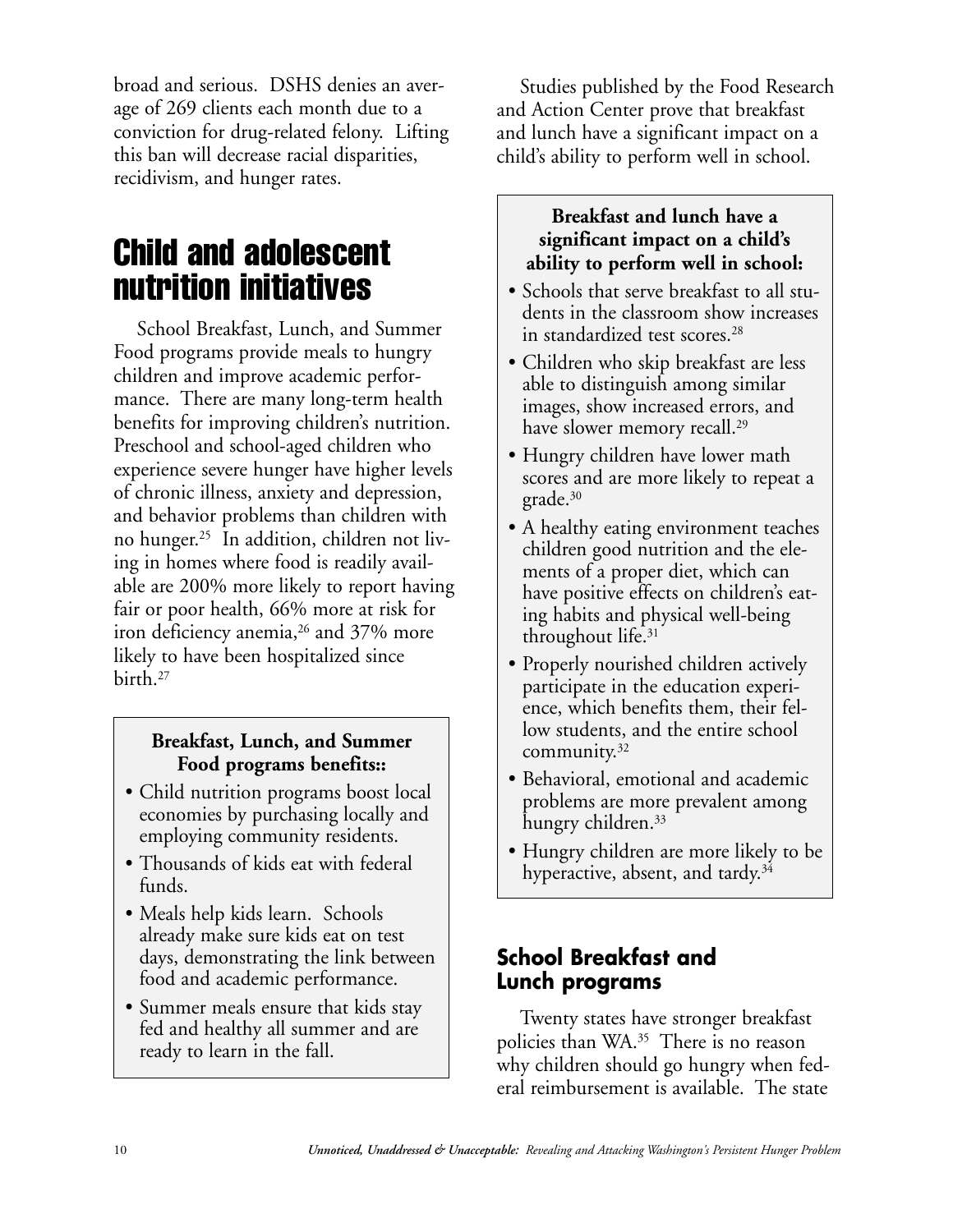

*Vicki Dwight, a health and fitness teacher at Franklin Middle School, has been teaching for 22 years. Yakima, WA*

Solution is. Breakfast is especially<br>
important. Children who don't eat can't pay attention or stay on task.<br>
There are so many kids at our school who come in without breakfast and<br>
with no money for lunch. I've bought kid important. Children who don't eat can't pay attention or stay on task. There are so many kids at our school who come in without breakfast and teachers; we know they won't have anything to eat if we don't give them lunch. Sometimes I bring in snacks and offer them without the kids having to ask. There is a real link between getting adequate nutrition and learning. I see the tangible impact of hunger on academic performance.

Our school has begun the breakfast program and I've seen it help. When I come into the cafeteria there is healthy food and I don't see food wasted. There are several children whose only meals during the day are what they get at school. Summer food programs are also necessary because kids don't just need to eat during the school year-and their families don't stop having trouble providing for them just because its summer. This is an issue for all schools in Yakima, and across the state — every school has students who are going hungry.

How can the state expect students to learn, let alone pass the WASL, if we haven't even met their basic needs? I can't believe there are schools or districts out there that don't have the School Breakfast or Summer Food programs. It's a federal

program; it's simply a matter of paperwork.

Breakfast and lunch programs are not an add-on. For most kids it's all they get to eat. Breakfast, Lunch, and Summer Food programs are fundamental feeding programs; it's a matter of survival.

provides \$5 million for school districts to help provide breakfast to low-income children, and \$500,000 for start up funds to establish the meal programs. The superintendent of public instruction may grant additional funds for breakfast start-up and expansion grants.<sup>36</sup> For every school without lunch or breakfast, there is a school of similar size and demographics that has managed to start and maintain meal programs.

#### **Summer Food programs**

Washington state added funds to the Summer Food Program in 1997 after federal funding was cut, but some schools

have not taken advantage of this resource. Summertime is when kids are most at risk for hunger. Providing meals ensure that kids stay healthy all summer and are ready to learn in the fall. Thousands more children would be fed in the summer if the state required all school districts operating summer meal programs to open their meals sites to all children in the area. Child nutrition programs purchase locally and employ community residents, which helps the local economy. The evidence is clear that hunger produces detrimental effects upon children. Having good health at a young age prevents future health problems and enables children to reach their fullest potential.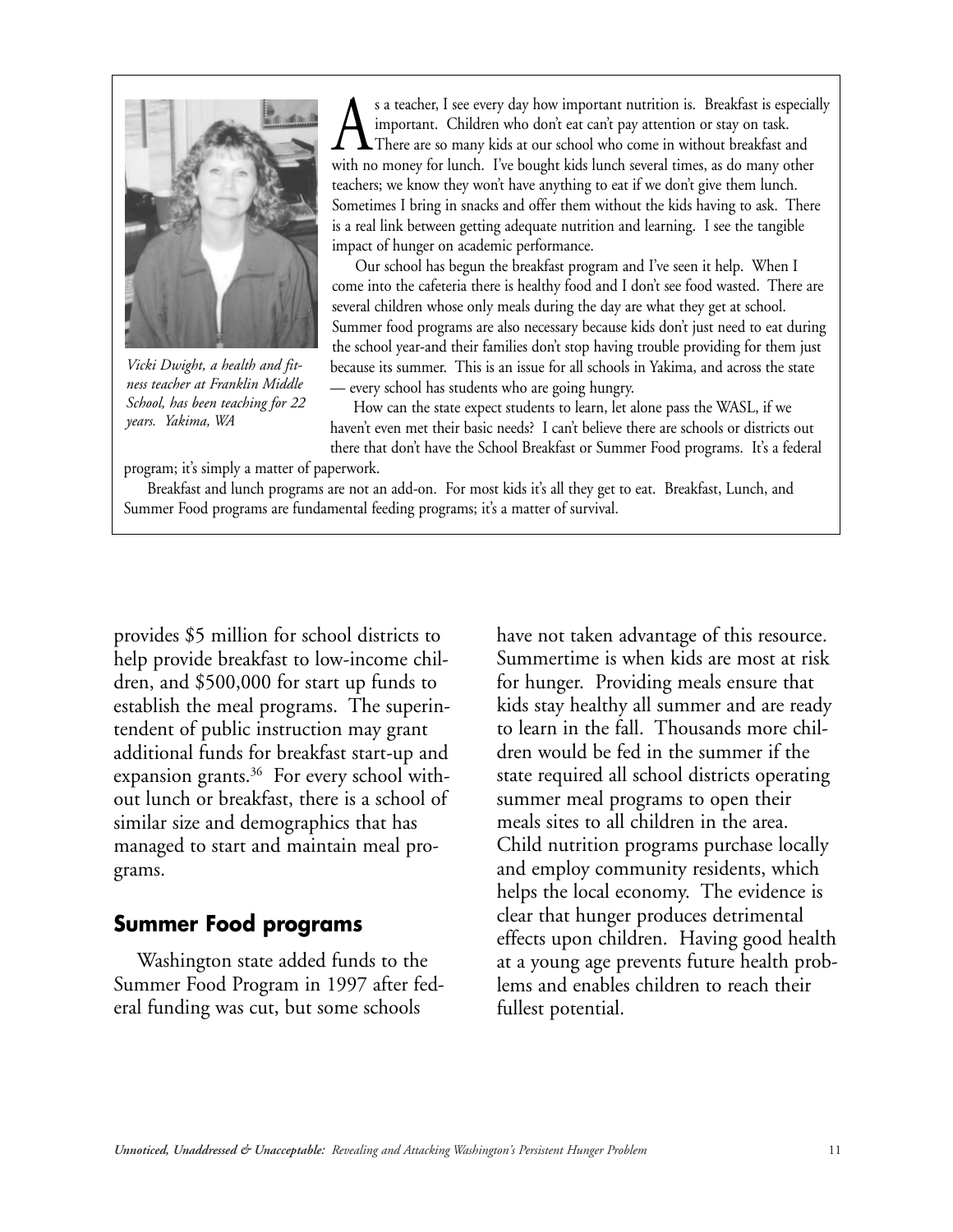# **Conclusion**

Basic Food and School Breakfast, Lunch, and Summer Food programs are the most logical and effective tools in ending high hunger rates. Washington has several compelling incentives for increasing participation in these programs: lower hunger rates, economic stimulus, and minimal state costs. Washington has been slow in adopting any of the 2002 Farm Bill options; 44 states and territories have taken one or more options.37 The key goal behind the Food Stamp Reauthorization Act was to simplify the process, retain, and

increase participation. The USDA specifically targets the options recommended in this report as the most effective options for reducing hunger. The School Breakfast, Lunch, and Summer Food programs are the best way to reach children, and Washington must work to increase participation in order to truly recognize that every child deserves an equal chance. These recommendations are the best tools we have for fighting hunger and without their full utilization Washington will continue to have one of the top hunger rates in the nation.

## **Endnotes**

1 Nord, M., Andrews, M., Carlson, S. (2002) *Household Food Security in the United States, 2001*. Economic Research Services, Food Assistance and Nutrition Research Report No. FANRR-29, United States Department of Agriculture, http://www.ers.usda.gov/publications/fanrr29/.

2 A recent study published by the Joint Center for Poverty Research showed that people receiving a significant amount of food stamps had a far greater chance of obtaining healthy, affordable than they would from food banks. More importantly, Basic Food allows families to access food with dignity. Unlike food pantries, the Food Stamp Program's primary goal is to alleviate basic hunger and malnutrition through socially acceptable ways, rather than as a full feeding service. The Food Stamp Act of 1997, Section 2, states that the Food Stamp Program's purpose is "to permit low-income households to obtain a more nutritious diet through normal channels of trade increasing food purchasing power for all eligible households who apply for participation."

3 In Washington, school breakfast is required only in schools where over 40 percent of the lunches are served free or at a reduced price. As a result, 241 schools do not offer the School Breakfast Program. With a breakfast and lunch mandate, 22,268 children would be affected.

4 Nord, M., Andrews, M., Carlson, S. (2003) *Household Food Security in the United States, 2002*, Economic Research Services, Food Assistance and Nutrition Research Report No. FANRR-35, United States Department of Agriculture, http://www.ers.usda.gov/publications/fanrr35/.

5 Tapogna, J. and A. Suter. (2003) "Explaining Variations in State Hunger Rates," ECONorthwest Hunger Study, *ECONorthwest*.

6 Llobrera, J. "Food Stamp Caseloads are Rising," Center on Budget and Policy Priorities, http://www.cbpp.org/1-15- 02fa.htm, November, 19, 2002.

7 "Hunger in America 2001," America's Second Harvest,

http://www.secondharvest.org/whoshungry/hunger\_study\_intro.html , October 15, 2003.

8 Based on 2002 ERS data that an additional \$5 billion of Food Stamp Program expenditures triggers a \$9.2 billion increase in total economic activity (production, sales, and value of shipments). Hanson, K., Golan, E. (2002) *Effects of Changes in Food Stamp Expenditure Across the U.S. Economy*, Economic Research Service. Food Assistance and Nutrition Research Report No. FANRR-26-6, U.S. Department of Agriculture, http://ers.usda.gov/publications/fanrr26/fanrr26- 6/fanrr26-6.pdf.

9 Washington can easily make these changes through the Farm Security and Rural Investment Act of 2002 (Pub. L. 107- 171), which includes in Title IV, the Food Stamp Reauthorization Act of 2002, and the Personal Responsibility and Work Opportunity Reconciliation Act (PROWRA).

10 "Frequently Asked Questions," Food and Research Action Center,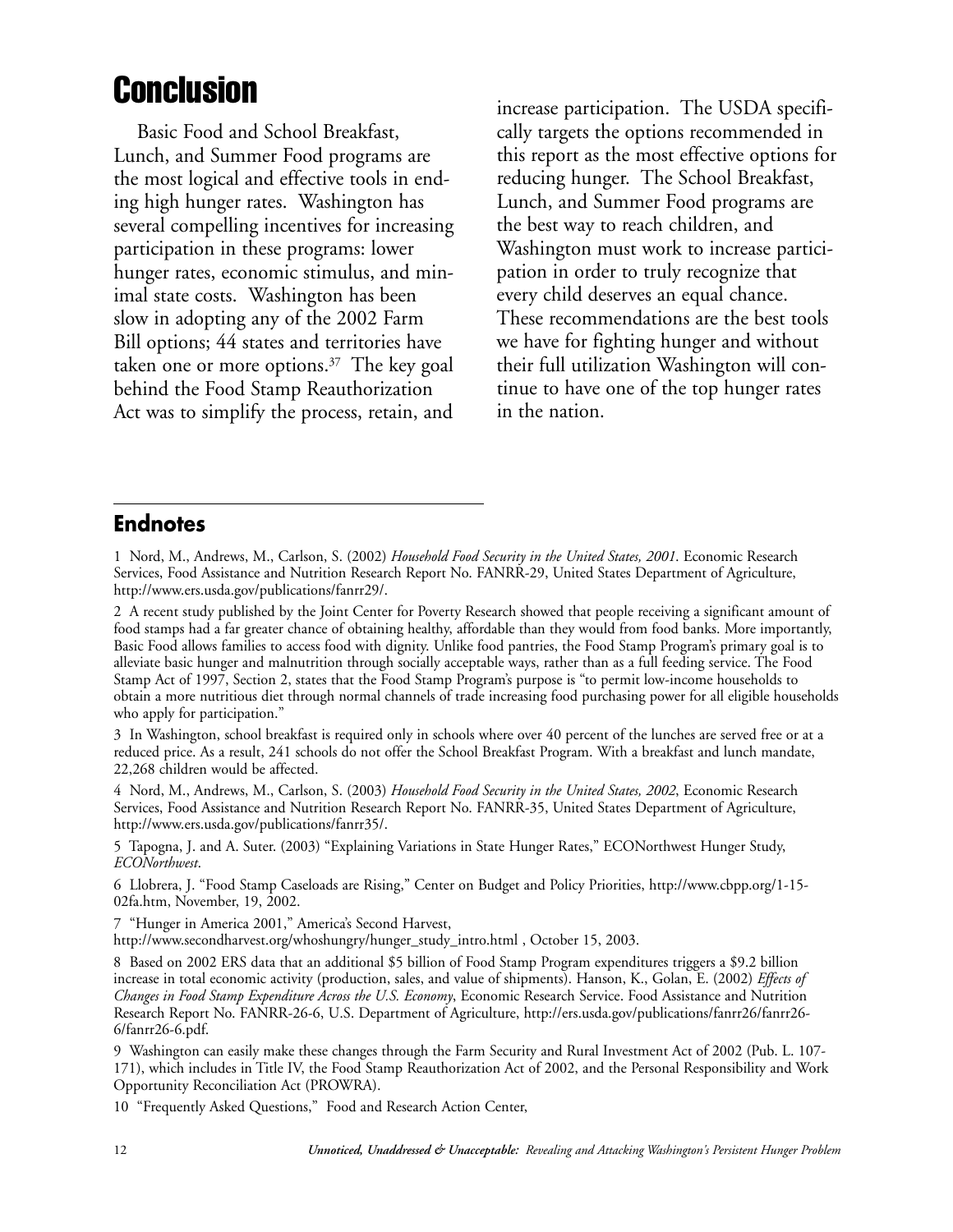http://www.frac.org/html/federal\_food\_programs/programs/fsp\_faq.html, November 25, 2003.

11 Super, D. (2003) "Work and the Food Stamp Program," Center on Budget and Policy Priorities.

12 Ibid.

13 Winicki, J., Jolliffe, D., & Gundersen, C. (2002). *How Do Food Assistance Programs Improve the Well-Being of Low-Income Families?* Food Assistance and Nutrition Research Report No. 26-9. Washington, D.C.: U.S. Department of Agriculture, Economic Research Service.

14 Super, D. "Work and the Food Stamp Program," (2003) The Center on Budget and Policy Priorities.

15 Ponza, M., Ohls, J.C., Moreno, L., Zambrowski, A. and Cohen, R. (1999) *Customer Service in the Food Stamp Program*, Mathematica Policy Research.

16 Dean, S., Rosenbaum, D. (2002) "Implementing New Changes to the Food Stamp Program: A Provision by Provision Analysis of the Farm Bill," Center on Budget and Policy Priorities, edited by John Springer.

17 States that have adopted TBA: Arizona, Colorado, Maryland, Massachusetts, New York, Pennsylvania. The states who are extending certification: Arizona, Colorado, Massachusetts, and New York.

18 Dean, S., Rosenbaum, D. (2002) "Implementing New Changes to the Food Stamp Program: A Provision by Provision Analysis of the Farm Bill," Center on Budget and Policy Priorities, edited by John Springer.

19 Cohen, B., Ohls, J., Andres, M., Ponza, M., Moreno, L., Zambrowski, A., et al. (1999). *Food Stamp Participants' Food Security and Nutrient Availability*. Alexandria, VA: U.S. Department of Agriculture, Food and Nutrition Service, Office of Analysis and Evaluation.

20 Welter, J. (2002) "Freed Today, Hungry Tomorrow," Washington Citizen Action.

21 WAC 388-422-0010.

22 *Representation and Equity in Washington State: An Assessment of Disproportionality and Disparity in Adult Felony Sentencing*, FY 2000, Olympia, WA 2002.

23 Substance Abuse and Mental Health Services Administration, National Household Survey on Drug Abuse: Summary Report 1998 (Rockville, MD: Substance Abuse and Mental Health Services Administration, 1999), p. 13; Bureau of Justice Statistics, Sourcebook of Criminal Justice Statistics 1998 (Washington DC: US Department of Justice, August 1999), p. 343, Table 4.10, p. 435, Table 5.48, and p. 505, Table 6.52; Beck, Allen J., Ph.D. and Mumola, Christopher J., Bureau of Justice Statistics, Prisoners in 1998 (Washington DC: US Department of Justice, August 1999), p. 10, Table 16; Beck, Allen J., PhD, and Paige M. Harrison, US Dept. of Justice, Bureau of Justice Statistics (Washington, DC: US Depart. of Justice, August 2001), p. 11, Table 16.

24 "Food Stamp Facts", http://www.centeronhunger.org/FSI/fsifacts.html, October 14, 2003.

25 Weinreb L, Wehler C, Perloff J, Scott R, Hosmer D, Sagor L, and Gunderson C. Pediatrics, (2002) Vol. 110 No. 4, http://www.pediatrics.org/cgi/content/abstract/110/4/e41.

26 Cook J, Black M, Casey P, Frank D, Berkowitz C, Cutts D, Meyers A, Zaldivar N. (2001) Food Insecurity and Health Risks Among Young Children and their Caregivers. Publication No. 2666, Pediatric Academic Societies Annual Conference.

27 Frank D, Cutts D, Levenson S, Heeren T, Skalicky A, Cook J, Meyers A, Casey P. (2002) Rising Prevalence of Food Insecurity, Anthropometric Risk, and Urgent Hospitalizations in US Born Children of US Born Parents 1999-2001. Publication No. 1421. Pediatric Academic Societies Annual Conference.

28 Murphy JM et al. (2001) "Maryland Meals for Achievement Year III Final Report." Massachusetts General Hospital, Boston, MA.

29 Pollitt E, Cueto S, Jacoby ER. (1998) "Fasting and Cognition in Well-and Undernourished Schoolchildren: A Review of Three Experimental Studies." *American Journal of Clinical Nutrition* 67 (4): 779S-784S.

30 Alaimo K, Olson CM, Frongillo EA Jr. (2001) "Food Insufficiency and American School-aged Children's Cognitive, Academic and Psychosocial Development." *Pediatrics*; 108 (1): 44-53.

31 Ibid.

32 Child Nutrition Fact Sheet, Food Research and Action Center, www.frac.org, December 5, 2003.

33 Kleinman RE, Murphy JM, Little M, Pagano M, Wehler CA, Regal K, Jellinek MS. (1998)"Hunger in Children in the United States: Potential Behavioral and Emotional Correlates." *Pediatrics* 101 (1): E3.

34 Murphy JM, Wehler CA, Pagano ME, Little M, Kleinman RF, Jellinek MS. (1998) "Relationship Between Hunger and Psychosocial Functioning in Low-Income American Children." *Journal of the American academy of Child and Adolescent Psychiatry* 37: 163-170.

35 Children's Alliance presentation to the House Children and Family Services Committee, September 18, 2003.

36 Wash. Rev. Code 28A.235.150.

37 Super, D. (2003) "Work and the Food Stamp Program," Center on Budget and Policy Priorities.